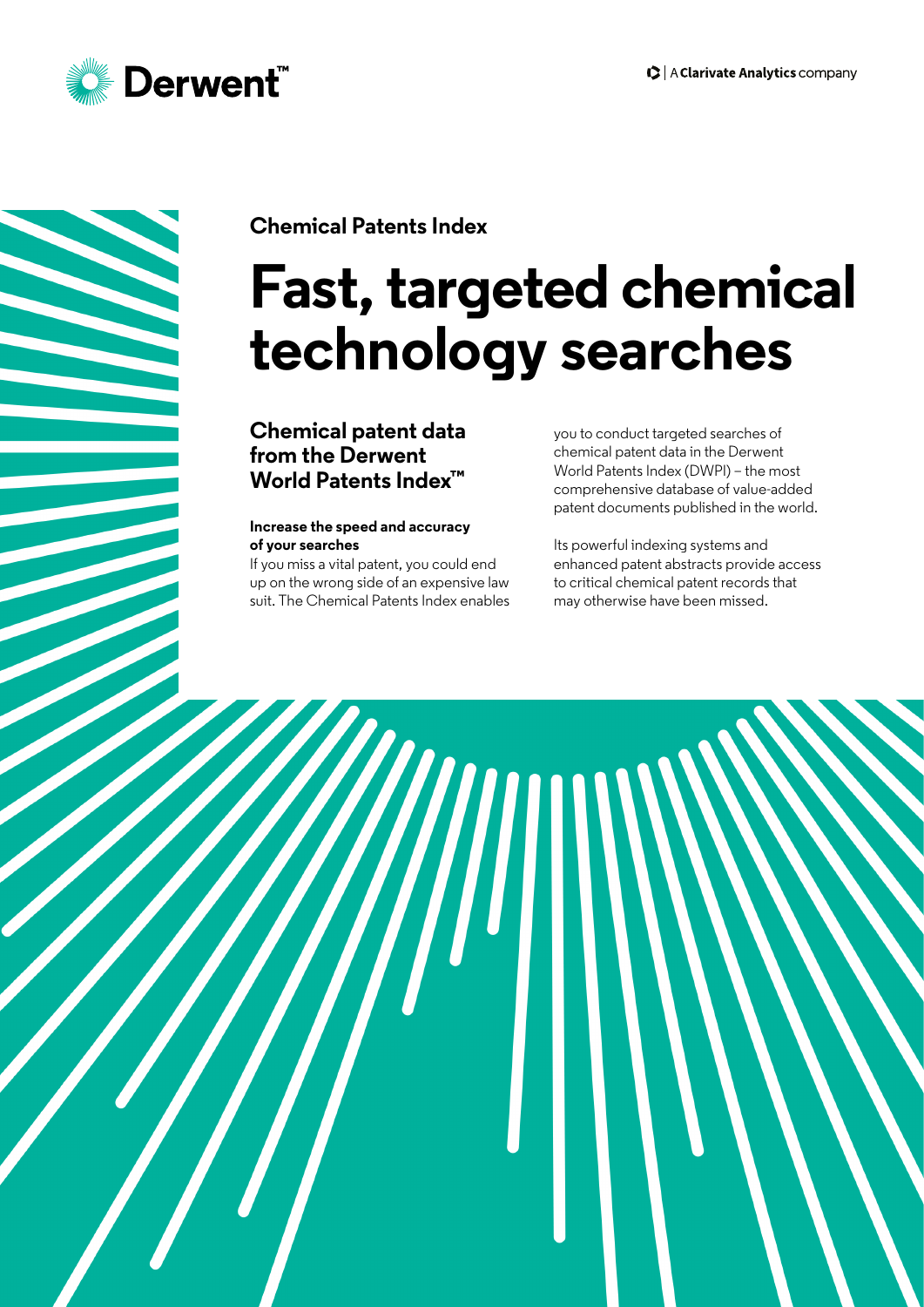Indexing is searchable across the complete Derwent World Patents Index backfile, irrespective of nomenclature or technology changes, based on the full specification, not just the abstract.

## **What it can help you do**

- Retrieve relevant patents quickly and accurately
- Access comprehensive, in-depth chemical information
- Evaluate the latest trends
- Monitor the activity of competitors
- Keep up to date with the latest research
- Refine and accelerate your R&D strategy

## **What you can access**

- DWPI Manual Codes
- DWPI deep indexing systems
- DWPI Documentation Abstracts images
- DWPI Extension Abstracts

## **DWPI Manual Codes**

The powerful DWPI Manual Codes system enables you to use technology groups to retrieve chemical and pharmaceutical data from DWPI. When used as part of a search strategy, this system can increase the retrieval rate of relevant patent records.

DWPI Manual Codes is an ideal competitive intelligence tool. It can also be used to keep you up to date with the latest research in your field. The code hierarchies are refreshed annually to reflect the very latest developments in technology.

## **DWPI deep-indexing systems**

The DWPI deep indexing systems (polymer indexing and fragmentation codes) enable you to conduct precise searches of chemical, pharmaceutical, agrochemical, and polymer patents that may be difficult and time-consuming to find in any other way.

Indexing is searchable across the complete Derwent World Patents Index backfile, irrespective of nomenclature or technology changes. It is based on the full specification, not just the abstract. You can search using both specific and generic concepts, helping you to find critical records that would not have been retrieved using text-based searching alone.

For example, you can search generally on free radical polymerization catalysts, more specifically on oxidizing agent catalysts, or at the most specific level on benzoyl peroxide catalysts.

Fragmentation codes describe both specific and Markush compounds found in patent specifications on the basis of the structural fragments found in these compounds. Polymer indexing allows precise retrieval of relevant compounds using a sophisticated linking system that incorporates specific and generic searches.